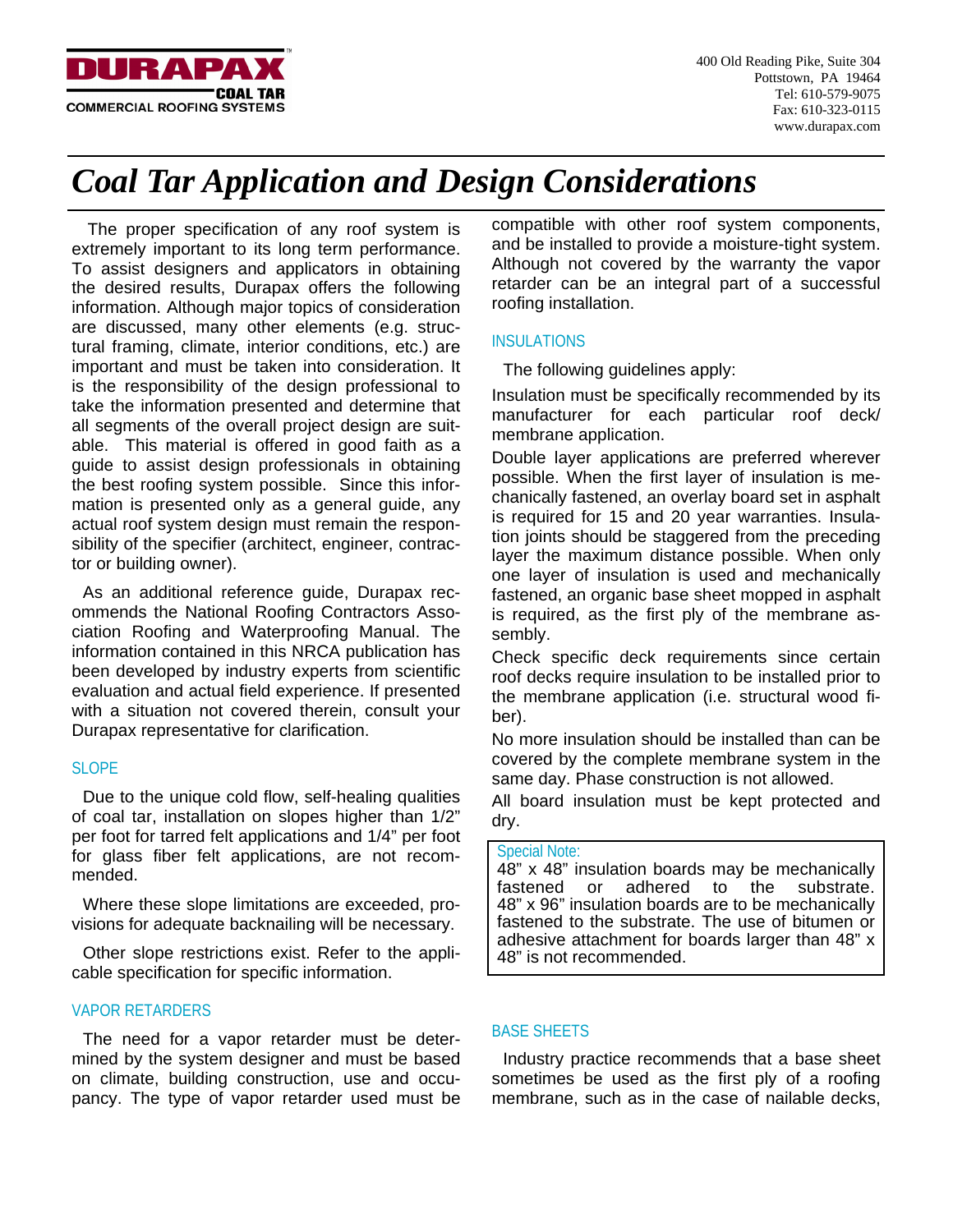accoustical metal decks, cementitious wood fiber (Tectum) or when substrate venting may be desired. Depending upon the application, these base plies may be either organic or glass fiber materials. When a warranty is required, approved base sheets must be used.

When a base sheet is required as the first ply in a solid mop specification, it should be embedded in a solid mopping of steep asphalt and broomed into

At no time shall a base sheet, used as the first ply of the primary roofing membrane, be left exposed or used as a temporary roof.

#### place.

When mechanical fastening of the base sheet is required, install approved fasteners 9 inches on center along the laps and stagger nail, in two (2) rows, down the center of the base sheet on 9 inch centers.

Depending on the particular application, special fasteners and/or plates may be required to meet the installation guidelines of Factory Mutual or certain local code bodies.

## REROOF / RECOVER APPLICATIONS

If reroofing requires complete removal of all existing roofing materials, treat the application as you would a new building. If conditions dictate that complete removal of all existing materials is not possible (e.g roof membrane, insulation, etc.) consult your Durapax representative.

# MATERIAL PROTECTION

All materials must be kept clean and dry prior to their installation. Materials must be stored off the ground and adequately covered with breathable tarpaulins. For longer periods of storage, the materials should be properly warehoused.

Rolls should be stored on end in a standing position with the labels right side up. Plastic covers and shrouds used for shipment should be removed prior to tarping when received. Areas of material which become accidentally damaged should be cut out before the material is installed.

#### DECKS

All decks must be installed in accordance with their manufacturers' specifications, be structurally sound, and be designed to accept live and dead loads including the desired roofing system.

Consideration must be given to movement and the need for expansion joints.

Excessive deck deflection can cause a roof system problem. Durapax recommends following the guidelines for maximum allowable deck deflection published by the National Roofing Contractors Association.

All deck surfaces must be reasonably smooth, clean and dry before starting insulation/membrane application.

NOTE: **Care must be taken to design a deck system which reduces the potential for bitumen drippage. Durapax will not accept responsibility for improperly designed deck systems, bitumen drippage, migration or membrane slippage.** 

The following are additional design requirements applicable to individual deck types. These comments, however, should not be the only considerations when specifying a membrane over the designated deck. The designer/specifier should consult all available information before committing to a final specification.

**Steel** 

- Design to comply with deck manufacturer's specification.
- Comply with Steel Deck Institute procedures.
- Be 22 gauge or heavier.
- Consult Factory Mutual (FM) Data Sheet 1-28 on recommendation for maximum spans.
- Deck must be permanently attached to the structural framing.
- When acoustical metal decks are used, to reduce the potential for bitumen drippage, the roofing system must include a dry sheet on the deck and the first ply of the membrane system must be a base sheet set in steep asphalt.
- All decks must be covered by at least one layer of mechanically attached insulation, which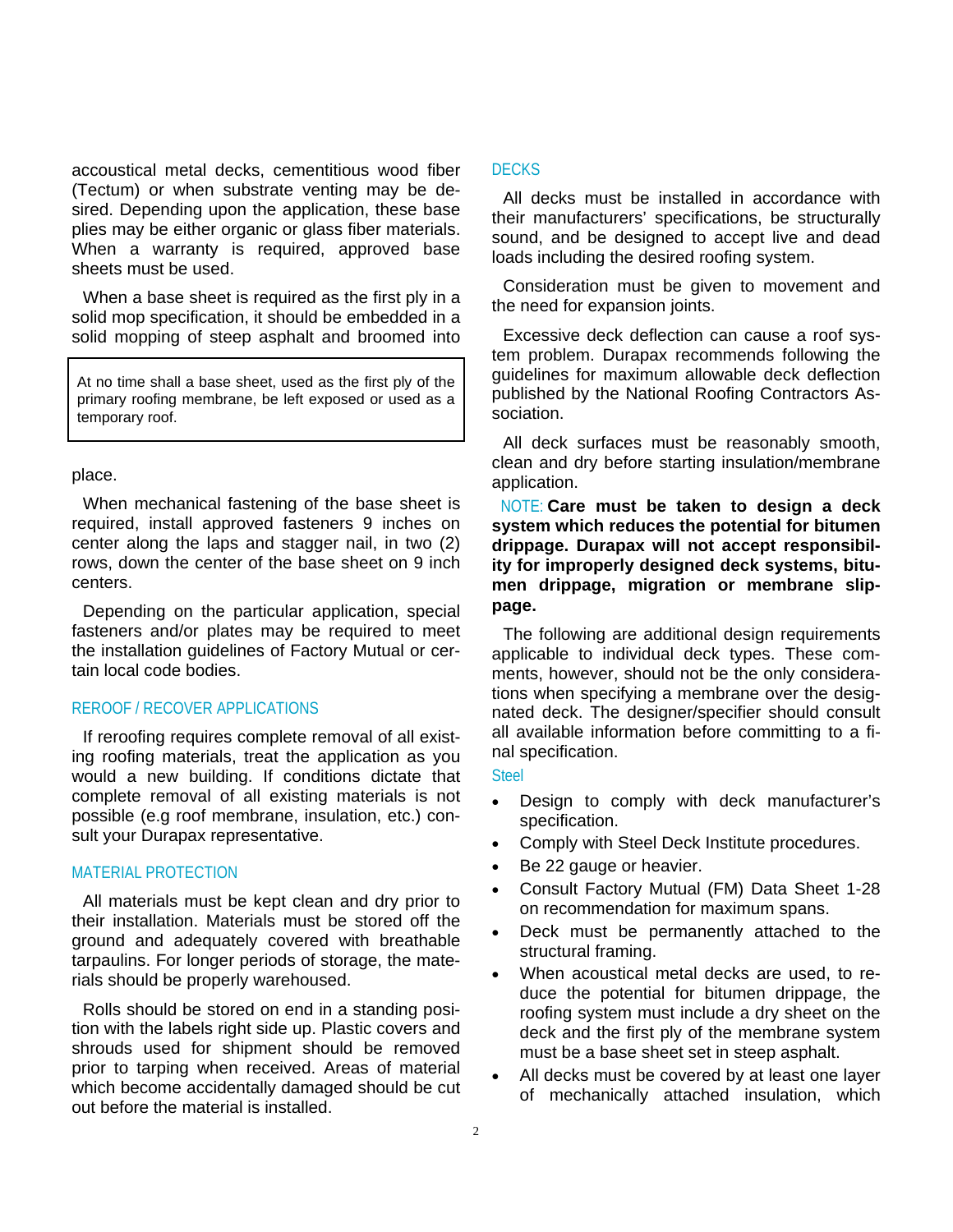should meet as a minimum, FM 1-60 requirements. Durapax will not be responsible for damage caused by fasteners, lack thereof, improper attachment, or bitumen drippage.

Wood Decks (Plywood/Plank)

- Comply with Dept. of Commerce Standards PS 1-74.
- Design and install in accordance with the American Plywood Association. Grade C-D or better.
- Secure to structure with annular threaded or ring shank nails.
- When possible all joints should be supported.
- Cover installed deck with rosin sized sheathing paper (scatter nail).
- When insulation is used, it may be mechanically fastened over the red rosin paper or base sheet, or insulation may be installed in steep asphalt or adhesive over the mechanically fastened base sheet.

#### Gypsum/Lightweight Insulating Concrete Decks

- Install in accordance with the deck manufacturer's recommendations.
- Steel deck should be 28 gauge corrugated or heavier.
- An approved base ply should be mechanically fastened to the deck with approved fasteners.
- Provision must be made for venting to the outside on newly installed lightweight insulating concrete.
- The membrane or insulation should never be installed directly to these type decks with bitumen or adhesive.
- If board type insulation is required, install it in approved Insulation Adhesive or hot bitumen over the mechanically fastened asphalt base sheet.
- Application of board type insulation is not recommended over newly installed lightweight concrete substrates.

#### Structural/Precast Concrete Decks

• All joints or cracks must be even, filled with

grout and stripped with organic felt set in asphalt flashing cement to prevent bitumen drippage.

- Follow the recommendations of the Precast Concrete Institute (for panel applications).
- Install deck in accordance with the manufacturer's specifications.
- At least one layer of roof insulation is required over precast panel applications.
- Prime deck with appropiate primer.
- When using insulation, prime deck with asphalt primer and set boards in full moppings of hot steep asphalt.
- Mechanical fastening of insulation is optional.

## Structural Wood Fiber Decks

• Install deck in accordance with deck manufacturer's specifications.

All deck joints should be even, grouted and sealed with organic felt stripping set in asphalt flashing cement.

• Cover deck with 1 ply organic base sheet mechanically attached with approved fasteners.

With structural wood fiber decks, a minimum layer of approved insulation is required. A base sheet should be mechanically attached to the deck with approved fasteners and the insulation installed in a full mopping of steep asphalt. As an option, the insulation may be mechanically attached to the deck over a loose laid rosin paper with approved fasteners. A base sheet mopped in steep asphalt is required as the first ply of the membrane system installed over structural wood fiber decks.

## EXPANSION JOINTS

Roof areas that extend farther than 200 feet in any direction normally require the use of expansion joints which extend across the entire width of the roof. The expansion joint must not terminate short of the roof edge or perimeter. The expansion joint should be designed to accommodate contraction as well as expansion. In addition, the expansion joint should be constructed to a raised height of 8 inches above the roof line. Water drainage should never be obstructed by the expansion joint, and drainage should never be attempted through or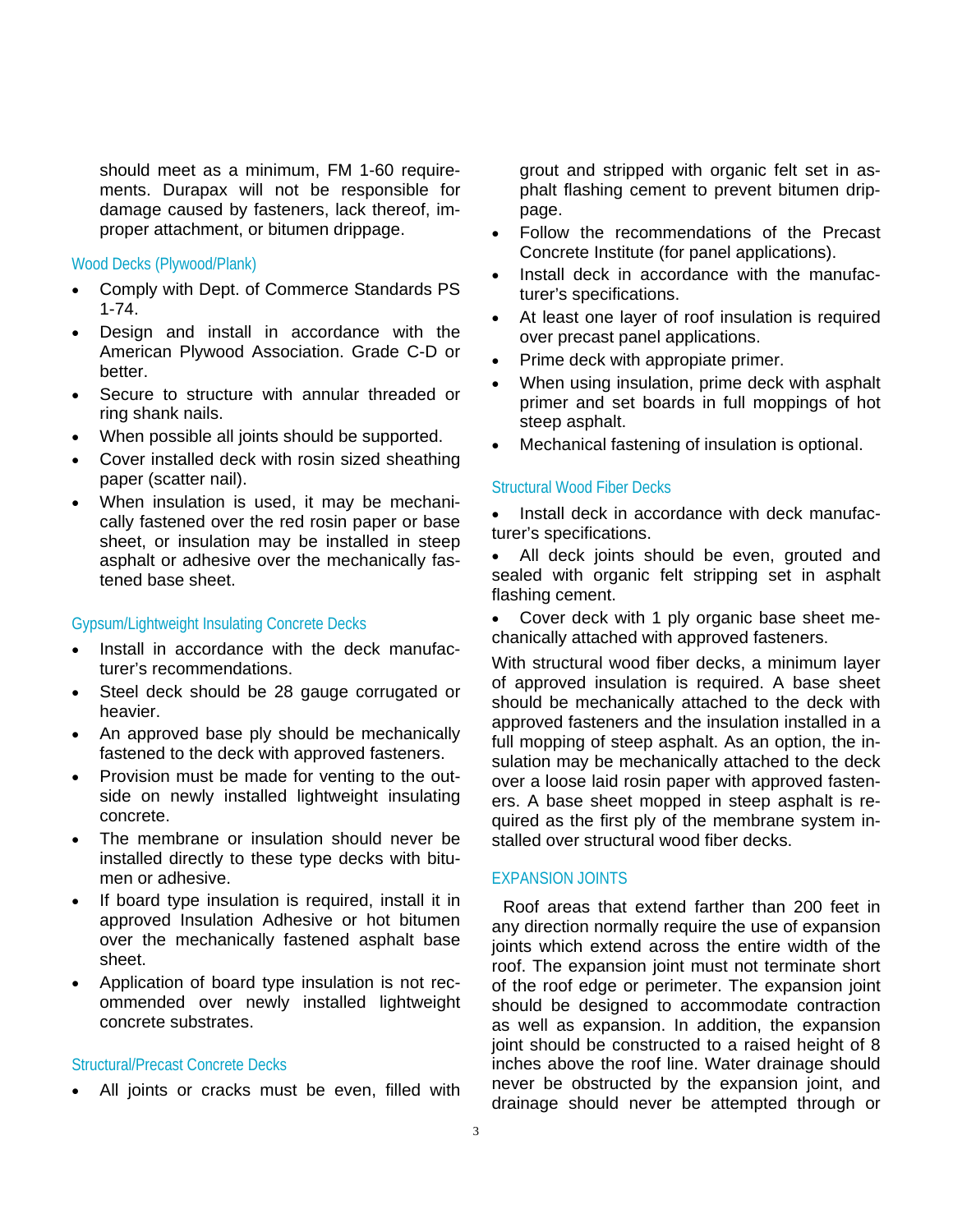over an expansion joint.

Expansion joints should be provided:

Wherever expansion or contraction joints are provided in the structural system.

Where steel framing, structural steel or decking change direction.

Where separate wings of "L", "U", "T", or similar configurations exist.

Whenever additions are connected to existing buildings.

At junctions where interior heating conditions change.

Where movement between vertical walls and the roof deck may occur.

#### **CANTS**

At all intersections of vertical and horizontal surfaces, such as walls, equipment curbs, expansion joints, etc., install a 45° cant strip, providing a four (4) inch rise above the roof's surface. Consult Flashing Specifications for specific details. Although a treated solid wood cant is preferred when a cant strip is needed, wood fiber or perlite cant strips are acceptable in warranted applications.

It is recommended that the wood fiber or perlite cant be installed in asphalt cement to avoid bitumen drippage. The solid wood cant is to be mechanically attached with approved fasteners. Care must also be taken to avoid bitumen from entering the building at such edge details.

# FELT APPLICATION

All plies of the built-up roofing system must be solidly attached in hot bitumen. In no place shall one ply of felt touch another. All felts will be laid shingle fashion overlapping the previous sheet 24- 2/3 inches for a 3 ply membrane and 27-1/2 inches for a 4 ply membrane. End laps should be no less than 10 inches and staggered. The total membrane system must be completed at one time. All felts must be pressed or broomed into the bitumen while it is at its EVT to insure total adhesion.

At the intersection of all vertical and horizontal surfaces, such as walls, equipment curbs, expansion joints, etc., all felts must extend to the top of the cant strip but no further than two (2) inches above its top edge. Care must be taken to assure that all plies conform as tightly as possible to this configuration.

#### PITCH APPLICATION

Whether applied by mop or mechanical spreader, the coal tar pitch must be sufficiently hot to adhere the felt. It must not, however, be heated to temperatures greater than the following guidelines.

| <b>Application and Heating</b><br><b>Temperature Guidelines</b>                                                                                                                                                |                      |                         |
|----------------------------------------------------------------------------------------------------------------------------------------------------------------------------------------------------------------|----------------------|-------------------------|
|                                                                                                                                                                                                                | Heating<br>Maximum   | Point of<br>Application |
| Product                                                                                                                                                                                                        | $\mathrm{^{\circ}F}$ | $\rm ^{\circ}F$         |
| Coal Tar Pitch<br><b>ASTM</b> Type I                                                                                                                                                                           | $400^\circ$          | $360^{\circ}$ ±25       |
| Note: Kettle temperature should not exceed 325 °<br>F if material is not being used and replenished.<br>This is for jobsite use, and should material not be<br>used in 4 hours the kettle should be shut down. |                      |                         |

It is extremely important that all interply moppings be as thin as practical, but continuous without interruptions or voids. Heavy moppings can contribute to roof slippage.

Pitch weights can vary within a membrane. Experience has demonstrated that an interply mopping, averaging not less than 20 lbs. per 100 square feet is adequate for a membrane assembly.

The top pour of pitch used to embed the gravel surfacing, should average no less than 70 lbs, per 100 square feet.

These figures are offered only as a guide and can vary depending upon many factors. Actual experience by the contractor must be considered when estimating project requirements.